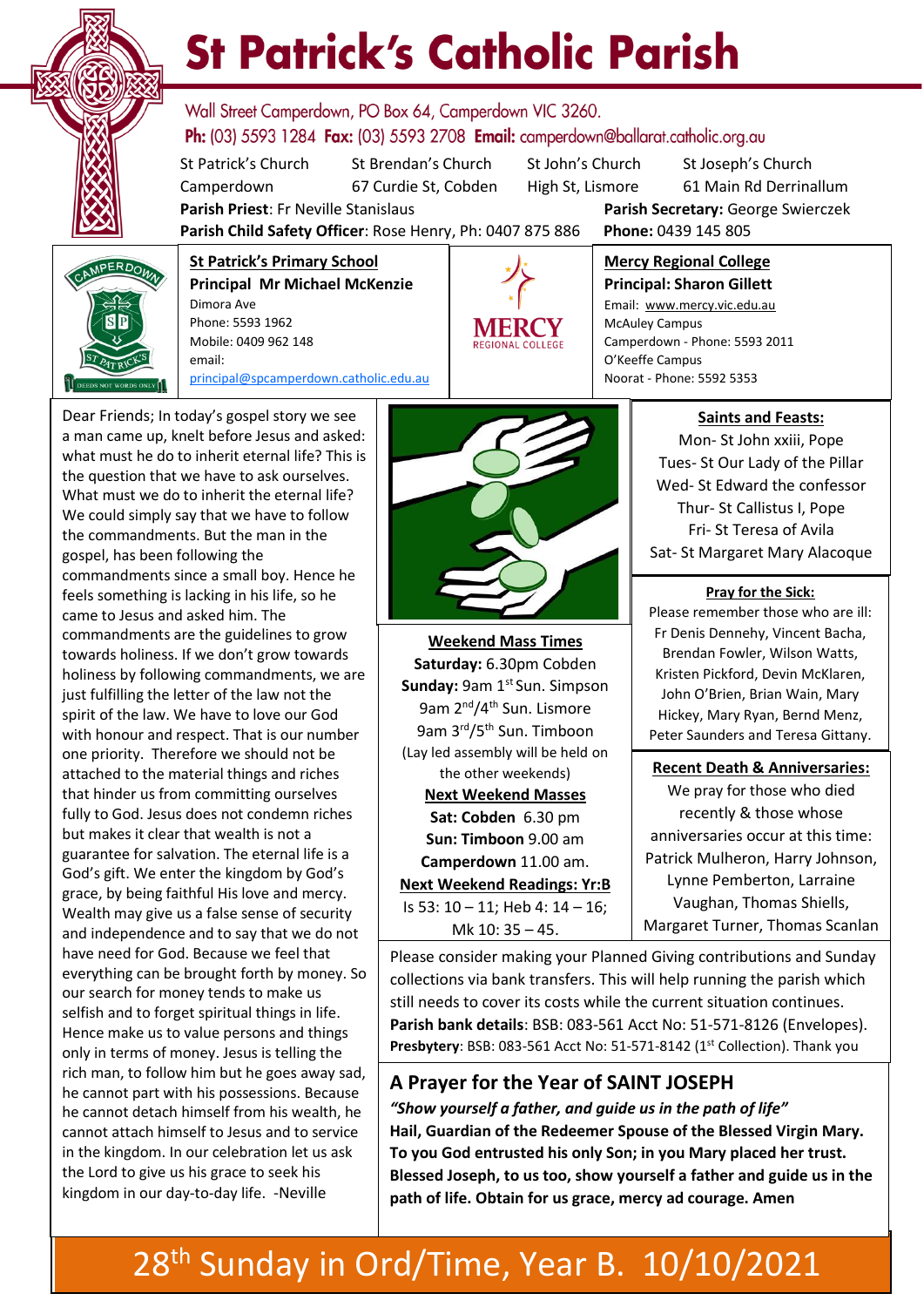#### **Novel coronavirus (COVID-19)**

Keep up-to-date with the latest COVID-19 restrictions on the government website

[https://www.coronavirus.vic.gov.au/religion-and-ceremony-regional-victoria.](https://www.coronavirus.vic.gov.au/religion-and-ceremony-regional-victoria) Updates are also be available from the diocesan website [https://www.ballarat.catholic.org.au/coronavirus-the-churchs-information-and](https://www.ballarat.catholic.org.au/coronavirus-the-churchs-information-and-advice-2/)[advice-2/.](https://www.ballarat.catholic.org.au/coronavirus-the-churchs-information-and-advice-2/) Statements from the Premier regarding COVID-19 matters are published immediately on his webpage; [https://www.premier.vic.gov.au/.](https://www.premier.vic.gov.au/) At the very end of the page is also published the upgraded table of restrictions, PDF format, that are based on his most recent press conference. This page is updated daily.

#### **This Message came on Monday (29/09) from Bishop's Office:**

Novel coronavirus (COVID-19) Victoria's Roadmap and Vaccination Hello Everyone.

Last Sunday, the state government presented "Victoria's Roadmap", indicating stages on the road that will take us through the COVID pandemic. A key principle of the roadmap is that the more people are vaccinated, the more people will be able to gather in larger groups. This will include gatherings for worship.

For Regional Victoria, from October 26, people who are fully vaccinated will be able to gather for Mass in greater numbers. There will be a further increase in the numbers from November 5, but again, this will only be for people who can provide evidence that they are fully vaccinated. For gatherings where the vaccination status is unknown, the number will continue to be capped at 20.

This provides an extra incentive to be vaccinated. The basic reasons for vaccination are to protect our own health and the health of people around us. A further reason is so that we might gather in larger groups for liturgy and for the many other events that enrich our lives as communities.

So, I encourage everyone throughout our diocese to be vaccinated. I received my first vaccination in July and I have made my appointment for my second dose. I urge the priests and people of our parishes to be fully vaccinated as soon as possible. This will be good for our own health and the health of our families. It will also hasten the day when we will be able to come together again as local communities to praise God and share with one another in person.

**Victoria's roadmap** (www.coronavirus.vic.gov.au/victorias-roadmap):Phase B (70% 16+ double dose). **Estimated 26thOctober**. •Funerals &weddings for **30 fully vaccinated people indoors and 100 outdoors.** •Unknown vaccination: **20 people, plus staff.** Phase C (80% 16+ double dose). **Estimated 5thNovember**.

•Weddings, funerals, &religious services for **150 fully vaccinated people indoors, and 500 outdoors.**

•Unknown vaccination: **20 people, plus staff**. Phase D (80% 12+ double dose). Estimated 19thNovember. •See National Plan to transition Australia's National COVID-19 Response. God bless you all. Bishop Paul **In Registering the Attendances at Church:** This year also we are going to continue to register the attendances'

names and contact numbers electronically. So please bring your mobile phone to the church and in the church foyer you will find the **QR scanning CODE FORMAT** with instructions how to use it.

**Step 1**. Use your phone's camera to scan the code.

**Step 2.** Enter your first name and phone number. Step

**3**. Look for the tick "You're now checked-in" Please place your mobile phone in silence mode and arrive 5 minutes earlier than normal to help us to start the mass on time. Thank you.

**Mass gatherings for this weekend and onwards,** are permitted for up to 20 people. This Sunday it is **Group A**: Rob & Maureen Larkins, Johanna Dickenburg, Lanie Burkett, Annette Mulholland, Maureen Macauley, Frank & Carmel Conheady, Des & Margaret Russell, Kath Sinnott, Peter Sumner, Margaret Fleming, John Larkins, Tony & Trish O'Leary, Michael & Judy Conheady, Brian & Coral McCarthy, Andrew O'Flynn.

**Sunday 17th October Group B**: David & Jan Brewer, Ray Brewer, Dot Benson, Margaret Patterson, Glenda Lucas, Sherrine Swayn, Sandra Stephens, Di Searle, Pat & Lynette Hickey, Margaret Sinnott, Peter & Helen O'Sullivan, Bob & Annette Gardner**.**

#### **Sunday Mass at Camperdown can be viewed on YouTube at 11.00 am.**

Please Search: St. Patrick Church Camperdown on YouTube.

Or enter the link below into your web browser:

#### <https://www.youtube.com/channel/UCIc1zEq4cD-J1ayzRTSbTcw>

As an alternative you can also visit: https://www.youtube.com, enter **St Patricks Camperdown channel** and it will take you to our page.

**Year of St Joseph Monthly Reflection (webpage:** [https://catholic.org.au/yearofstjoseph\)](https://catholic.org.au/yearofstjoseph)

We are a Child-safe, Welcoming and Environmentally-friendly Parish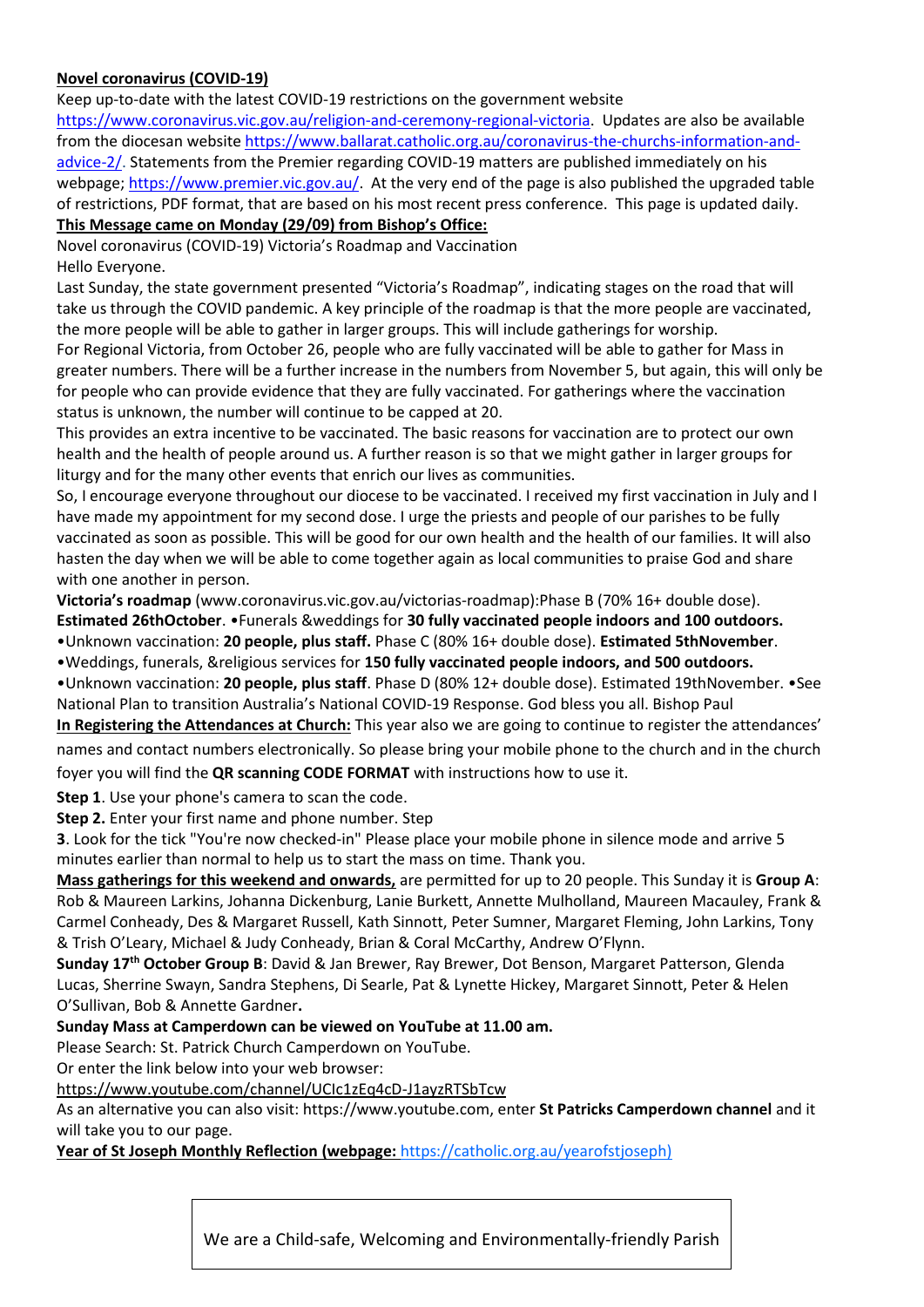Each month during the year of St Joseph, the Australian Catholic Bishops Conference will publish a reflection on the various aspects of St Joseph's life and character. Lara Kirk, Marriage, Family and Relationships Coordinator for the Archdiocese of Canberra and Goulburn, reflects on "The Holy Family"

**Mercy Regional College Annual Car Raffle 2021:** Tickets Still only \$10. Drawn on 29th November. You could purchase you tickets online at rafflelink.com.au/mrc.raffle-21 for more information at [www.mercy.vic.edu.au](http://www.mercy.vic.edu.au/) purchase 11 tickets for \$100 by Thursday 14 October 2021 to be entered into a manual draw to win \$300 School Fees voucher. Thank you. More information please contact Rose Henry Mobile: 0407 875 886.

#### **Catholic Mission Month**

Catholic Mission Australia has launched its annual World Mission Month Appeal, focusing on the work of the Good Shepherd Sisters in Thailand supporting children from vulnerable and disadvantaged backgrounds through the Kindergarten Centre. For more information go t[o https://www.catholicmission.org.au/catholic](https://www.catholicmission.org.au/catholic-mission-launches-world-mission-month-appeal)[mission-launches-world-mission-month-appeal](https://www.catholicmission.org.au/catholic-mission-launches-world-mission-month-appeal)

#### **The Plenary Council is underway!**

The First General Assembly of the Fifth Plenary Council of Australia has opened:

· To see updates from the diocese go to<https://www.ballarat.catholic.org.au/news-events/e-news/>

Watch the live-streamed Mass and access other information on the Plenary Council website at [www.plenarycouncil.catholic.org.au](http://www.plenarycouncil.catholic.org.au/)

We continue to extend to people in the diocese an invitation, another opportunity, to engage in the process and to listen deeply to the voice of the Spirit. **Please see the HANDOUT in the foyer**. Please feel free to complete this, while the Assembly is still continuing, with thoughts and observations and email to [pastoralministry@ballarat.catholic.org.au](mailto:pastoralministry@ballarat.catholic.org.au) Any submissions will be forwarded to the Diocesan Members to the Plenary Council.

· Another way of supporting the Plenary Council is through prayer or watch this video <https://youtu.be/HXor1YbKaPs>

## **LITURGY OF THE WORD**

#### **First Reading:** [Wis 7:7-11](https://liturgyhelp.com/ritual/lectionary/LectionaryList%7Cwis#wis007)

A reading from the book of Wisdom

#### *In comparison to wisdom, I held riches as nothing.*

I prayed, and understanding was given me; I entreated, and the spirit of Wisdom came to me. I esteemed her more than sceptres and thrones; compared with her, I held riches as nothing. I reckoned no priceless stone to be her peer, for compared with her, all gold is a pinch of sand, and beside her silver ranks as mud. I loved her more than health or beauty, preferred her to the light, since her radiance never sleeps. In her company all good things came to me, at her hands riches not to be numbered.

#### **This is the word of the Lord.**

#### **Responsorial Psalm:** [Ps 89:12-17. R. v.14](https://liturgyhelp.com/ritual/lectionary/LectionaryListPsalm%7Cpsm)

#### *(R.) Fill us with your love, O Lord, and we will sing for joy!*

- 1. Make us know the shortness of our life that we may gain wisdom of heart. Lord, relent! Is your anger forever? Show pity to your servants. (R.)
- 2. In the morning, fill us with your love; we shall exult and rejoice all our days. Give us joy to balance our affliction for the years when we knew misfortune. (R.)
- 3. Show forth your work to your servants; let your glory shine on their children. Let the favour of the Lord be upon us: give success to the work of our hands. (R.)

#### **Second Reading:** [Heb 4:12-13](https://liturgyhelp.com/ritual/lectionary/LectionaryList%7Cheb#heb004)

A reading from the letter to the Hebrews

#### *The word of God discerns the thoughts and intentions of the heart.*

The word of God is something alive and active; it cuts like any double-edged sword but more finely: it can slip through the place where the soul is divided from the spirit, or joints from the marrow; it can judge the secret emotions and thoughts. No created thing can hide from him; everything is uncovered and open to the eyes of the one to whom we must give account of ourselves.

# 28<sup>th</sup> Sunday in Ord/Time, Year B. 10/10/2021